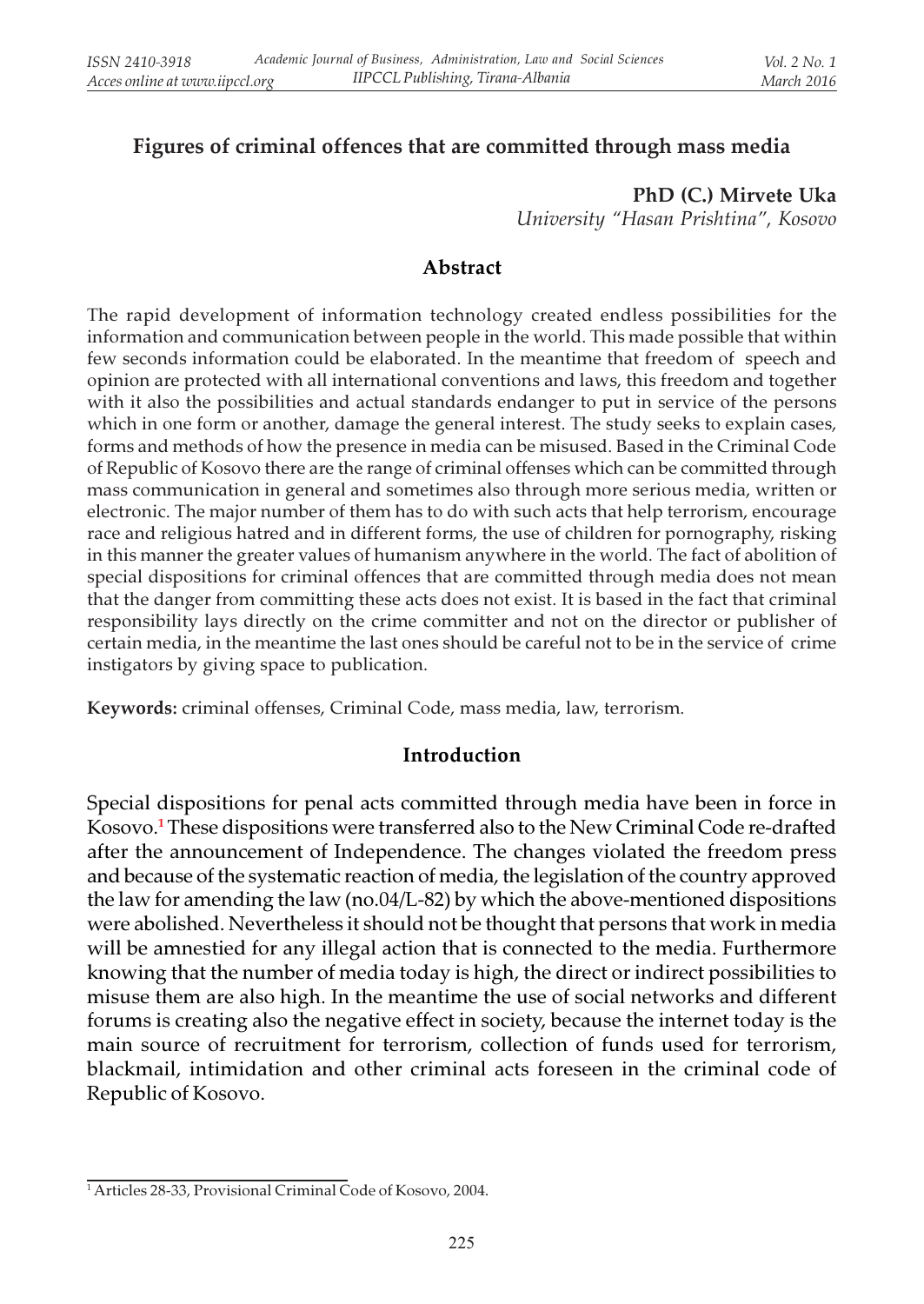# The offenses foreseen in the Criminal Code of Kosovo which can also be done through media

Some of the criminal acts that can occur also through media are:

Facilitating the commission of terrorism, article 138. This criminal act can be carried out in the form of call to contribute to fundraising for humanitarian action and in fact these funds were used for terrorism. The offense is committed with direct intent, with a single action or with numerous and successive action.

Recruiting for terrorism, article 139 - It can be done by publishing texts that directly or indirectly appeal for a war against an ethnicity or other faith through the transmission in electronic form.<sup>2</sup> Such wars today are in Iraq and Syria while the call for jihad is the most dangerous propaganda of modern times.<sup>3</sup>

Incitement to Commit Terrorist Acts, Article 141- Forms of action through media or internet are: publishing or broadcasting of articles and different videos that proclaim "heroic actions" for eventual committers, honor, respect, glory,<del>'</del> obligation towards a faith or ideology, sacred duty<sup>5</sup> etc. The motive of this act is the will to destroy in large extent and cause many victims. Committed intentionally. Acting through media or internet, stimulate, create or strengthen obedience for the committing of terrorist acts.

Inciting hatred, discord and national, ethnic, religious, racial intolerance, article 147. This act is often e committed through media, whether printed or electronic and especially in social networks. It is committed with direct intent, while motive is hatred, of a community belonging to another nation, a different religion or a different race. The hatred goes till the wish for death of the others, for their disappearance. Because of racial, religious or ethnical reasons, many wars took place during history. Actually what worries the whole world is war in the name of Islam, a misuse of religion and faith that leads to extreme radicalism.

Incitement for aggressive war or armed conflict, Article 162. It can be done through the publication or publishing of materials which directly or indirectly call for conflict. Such call can be done offering different examples, making comparisons or also mentioning reasons why this should be done. The time of committing the offense is the moment when through the script or recording was committed the act, which has elements of a criminal act of intimidation.

Violation of equal status of citizens and residents of the Republic of Kosovo, article 193. This offense has to do with the violation of rights guaranteed by the Constitution of the Republic of Kosovo. It can be carried out through media, denying, hampering or preventing to the other the simple right of free expression, especially when the same person was attacked precisely by the same media.

Photographing and other unauthorized recordings, Article 203. Journalists but also

<sup>2</sup> http://www.indeksonline.net/?Page=2&NewsID=194429.

<sup>3</sup> http://albanian.com/kosova/2727/albanian-from-kosova-that-fights-in-Syria-makes-call-for-jihad-182090.html, http://www.journaldita.al/in-confiscated-cd-call-for-jihad-and-bin-laden.

<sup>4</sup> http://politiko.net/road trip-for-new-jihadists/.

<sup>5</sup> http://www.telegrafi.com/news/jihadists-of-isil-message-in-albanian-who-dies-in-ramazan-blessed-4-19648.html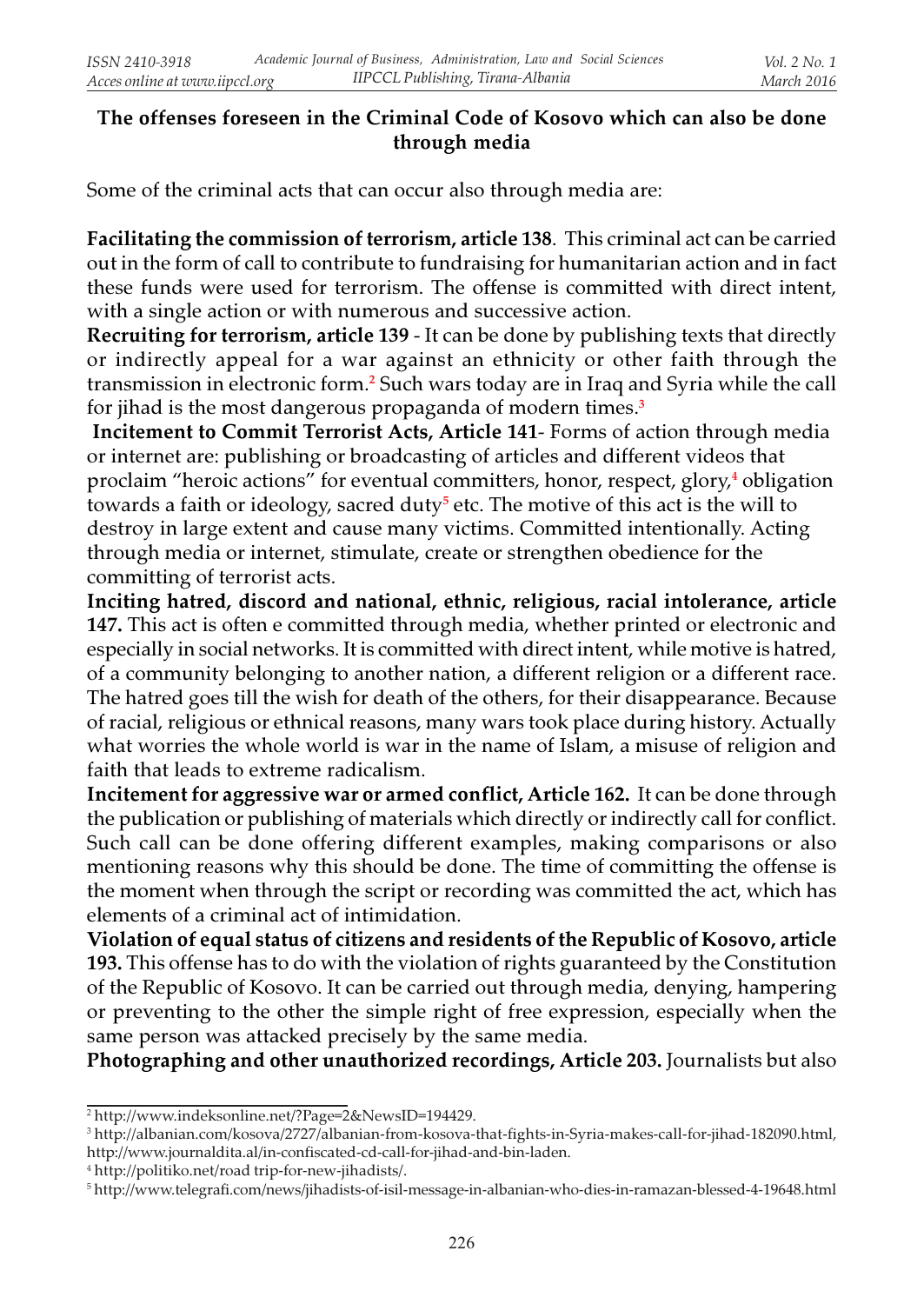other citizens often make photos even in places where it is forbidden, like the areas of private property and anywhere else where other privacy expectations are reasonable. They break this rule often in order to detect any corruption or sexual affair, especially when linked with the position of a senior state official. This article is based on claims that reveal negative phenomena in society, using highly sophisticated tools to penetrate even in the most intimate human life (Sahiti & Zhitija & Hasani, 2014, 562). Offense is considered as committed in the moment of recording or photographing regardless of whether it is done or not. The illegality was made in the case of recording or photographing of another person during his passive stay. Another form of this criminal act is done by issuing, distributing or transferring the material to a third party. This criminal offense is committed only with direct intent.

Offering of pornographic material to persons under the age of 16, Article 237. Provision of these materials now can be done in multiple forms and various brochures, such as: CD, DVD, or USB. When we talk about the Internet, children today have the option of downloading by themselves these materials. Due to the impossibility of controlling the websites on the Internet, it is impossible even to address criminal liability.

 The abuse of children in pornography, Article 238. Under this disposition of the Criminal Code of Kosovo, all those who produce, distribute, promote or offer child pornography, will be punished. The offense becomes even more serious when such recording materials or even the production of live performances is offered to children. In both cases, the object of protection is the child. Even the mere possession of such materials constitutes a criminal offense, and criminal attempt is also punishable. Paragraph 5 of this article explains the meaning of the expression "live show", which specifies that the sanction has to do with the tools of information and communication technology. However, the performance of such works through the media is difficult to do, while the actions which make up the image of this offense are obvious. The offense can be done by misusing the name or the advantages that give the work in the media. The advancement of information technology creates tremendous opportunities for such actions which seriously damage the integrity and sexual education of children.

Violation of copyright, Article 296. This is an offence, that has to do with the public presentation of copyright of the author, proclamation in whatever means of work protected by copyrights, with partially or whole presentation of somebody else, of the protected work with the copyright of the author. All these actions are carried out with appearance in public because the media are those that have to do with the publishing of works; this can be the criminal act that is often committed by the media. Blackmail, Article 341. The offense of blackmail is usually carried out with a threat that will reveal something that will damage the honor or its authority or the family against which the blackmail is done. The threat can be linked also with a criminal offense which the person committed before the blackmail was implemented, but that remained unrevealed. In exchange of not undertaking of such action, the perpetrator of blackmailing requests money or some other material good. The blackmail can be done with direct threat or through third parties.

These are some of the offenses that are carried out mainly through the internet, but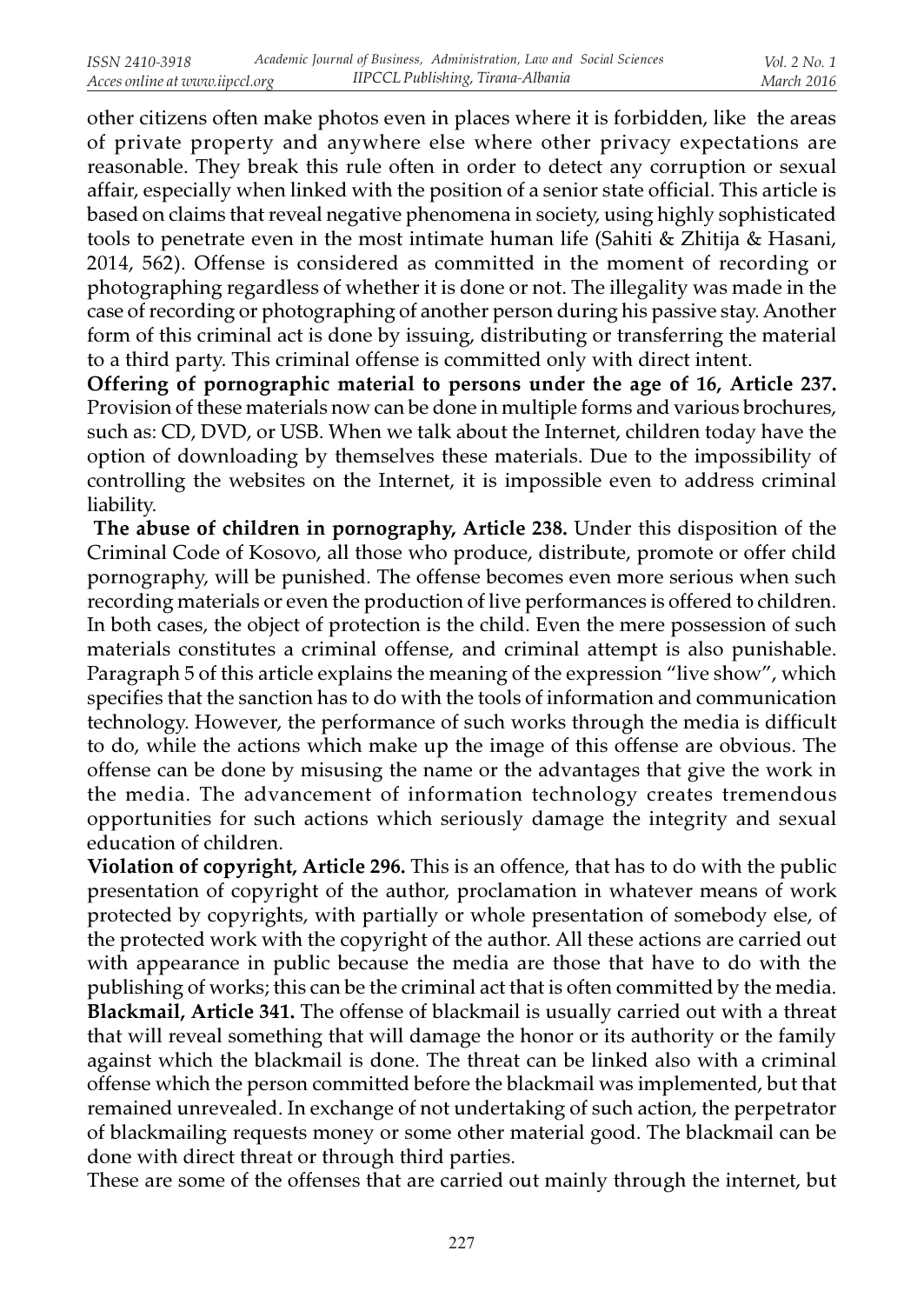also can be done through the media. Considering the figure of the offense and the ability to meet this figure, it appears that through media can be performed more offenses related to terrorism, intimidation, incitement to hatred, discord and national, religious and racial intolerance.

# Legal qualifications and penal responsibility for actual offences that are committed through media

 Living in a time when terrorism is a big problem and danger, we evaluate that it should not be neglected neither the possibility that comes from the influence of media in this direction. This can be linked especially with the penal act of incitement on national hatred, racial, ethnic and religious, by indirect influence in inducement and incentive for terroristic acts and call for other different forms of resistance. Freedom of the press affords to the public one of the best means of discovering and forming an opinion on the ideas and attitudes of political leader's (Lingers v. Austria, 1986, 13), therefore as an individual, media and politics are responsible for sanctioned actions by law.

Penalties for these offenses are set out in each section separately and depending on the degree of responsibility, impose also the sanction against the defendants for such offenses.

For many journalists sometimes it was not clear the fact that they can be criminally responsible for their writings. No doubt that the approval of civil law for defamation and insult, gave them more opportunities to exercise the profession and in addition the right to freedom of expression. However, this does not mean that journalists and the media generally, are inviolable. Despite their skills in the profession, they may be to some extent, secular to the interpretation of legal norms. Thus known journalist Tim Judah, who had testified in the case of J. Xh. (damaged party), had admitted by himself before the court of law, that he is not able to define where the criminal law ends and where civil law begins.

Freedom of expression contains obligations and responsibilities, therefore its exercise may be subject to those formalities, conditions, limitations or penalties overseen by law and that are necessary in one democratic society, in the interest of national security, territorial integrity or public safety, for protecting the order and prevention of crimes, for the protection of health and morals, for the protection of dignity or the rights of the others, to prevent spreading of confidential data or to guarantee authority and impartiality of the judiciary.<sup>6</sup>

It is the responsibility of media to give messages and it is the responsibility of society and politicians to be faced with this information (Brand, 2011, 6). Legal qualification of the offense will be made by the prosecutor, based on the investigations, but this may change later. To come to the decision, the judge cannot use evidence other than those accepted by the court and presented at the hearing.

Indictment filed against the defendant has more elements than one criminal act. Therefore in criminal case S.L.,R.X.,A.A.,R.H.,Q.M., the defendants were accused of penal act of violation of equal status of Kosovo citizens in violation of article 158, of

<sup>6</sup> Article 10 par.,2 of European Convention on Human Rights.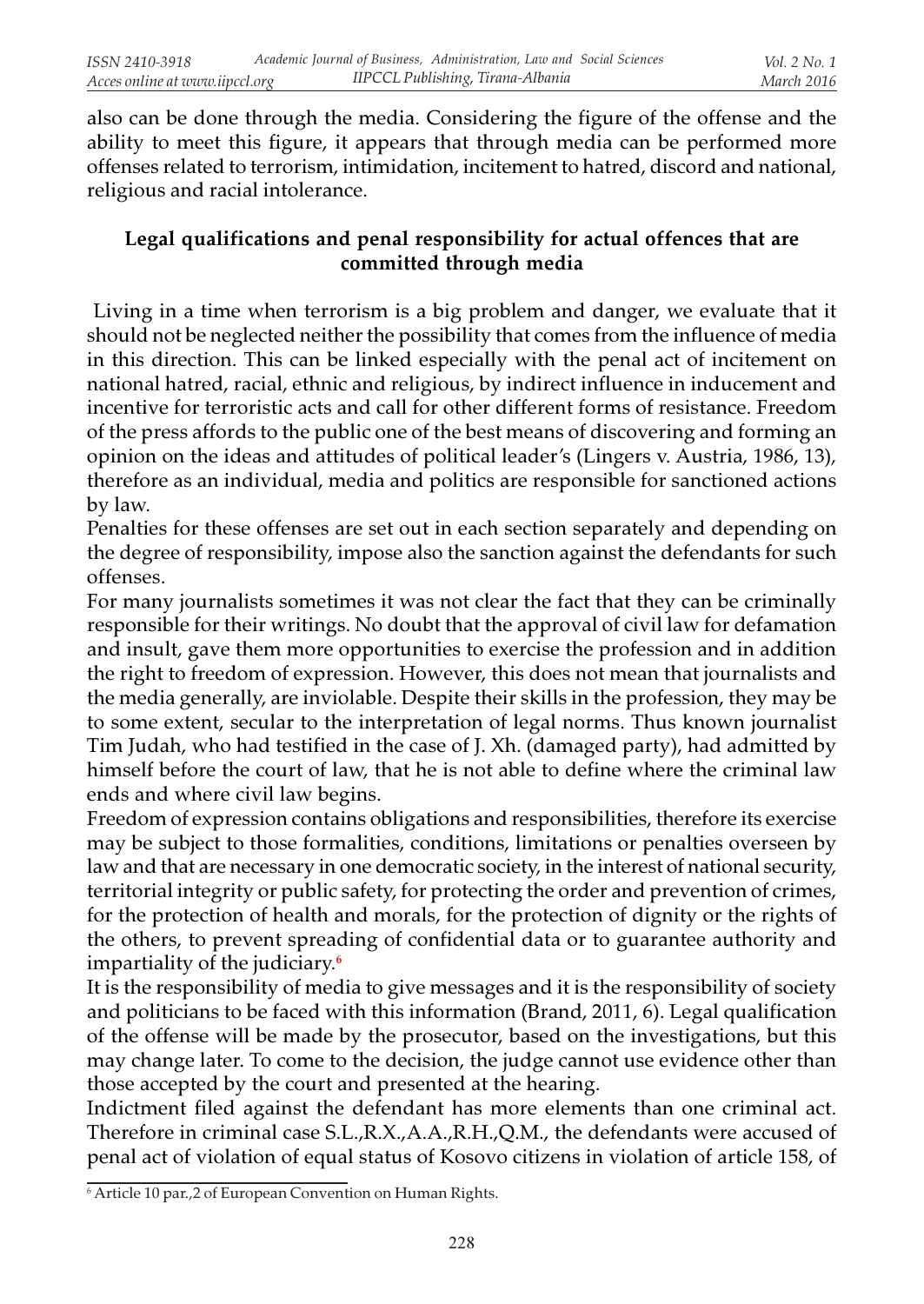Provisional Criminal Code of Kosovo (now article 193) and criminal offence of intimidation in violation of article 161 of the same code (now article 185). However Basic Court took a verdict for release and found the defendants innocent. The Court held that the offense of which were accused the defendants, did not constitute a criminal offense. Such case should be examined in civil proceedings based on civil law against defamation and insult.

The media should respect the code of ethics, laws and court decisions, especially when dealing with what can be published and what not.

Insouciance of court includes a wide range of different actions. In theory, this is called "scandalizing of judiciary" implying criticism of judicial authorities abusively (Delmas- Marty & Spencer, 2005, 693).

There would be no sense, that the above mentioned offenses which are foreseen in the Criminal Code currently in force can be sanctioned in a selective manner. This would mean the legalization of any criminal action in the media in the name of freedom of expression and the penalty for the same actions, the people who would undertake the following actions in the classical form.

### Conclusions

From the above analysis, it seems that a considerable number of criminal acts except in other circumstances and possibilities can be committed through media. I consider that this does not have to do with special dispositions which were abolished with law no. 04/L-82, respectively articles 37, 38 and 39 of the Criminal Code. Abolition of these dispositions has to do more with cascade responsibility and with the protection of freedom of speech of persons that deal with journalism but also ordinary citizens, until the committed acts do not in fact constitute the a criminal offence. In the contrary responsibility lays directly at the person that commits those actions and that means that we have to do with its individualism.

The internet has become part of the life of any modern family. All that can be done is parental care. For an increased caution, I consider that country television programs offer programs and scenes that adversely affect morale, education and health of children of this age.

On behalf of informing the public and the right to protest, the media often unconsciously, do such things which make up the image of a criminal offense calling for resistance, whereas in cases of offenses related to terrorism it should be responsible among other actions also for the space given to people who can do so, if this could be prevented.

Finally, actions hat comprise any of the figures of the aforementioned offenses and other offenses envisaged in the Criminal Code of Kosovo, are punishable when committed through the media. This has nothing to do with freedom of expression and therefore any moment should not be considered as such.

Therefore every person that undertakes such actions which constitute the image of above mentioned criminal act and not only, should be punished based to the law, even when if this was done through media or also through social networking which despite the fact that does not have the status of licensed media, they have an